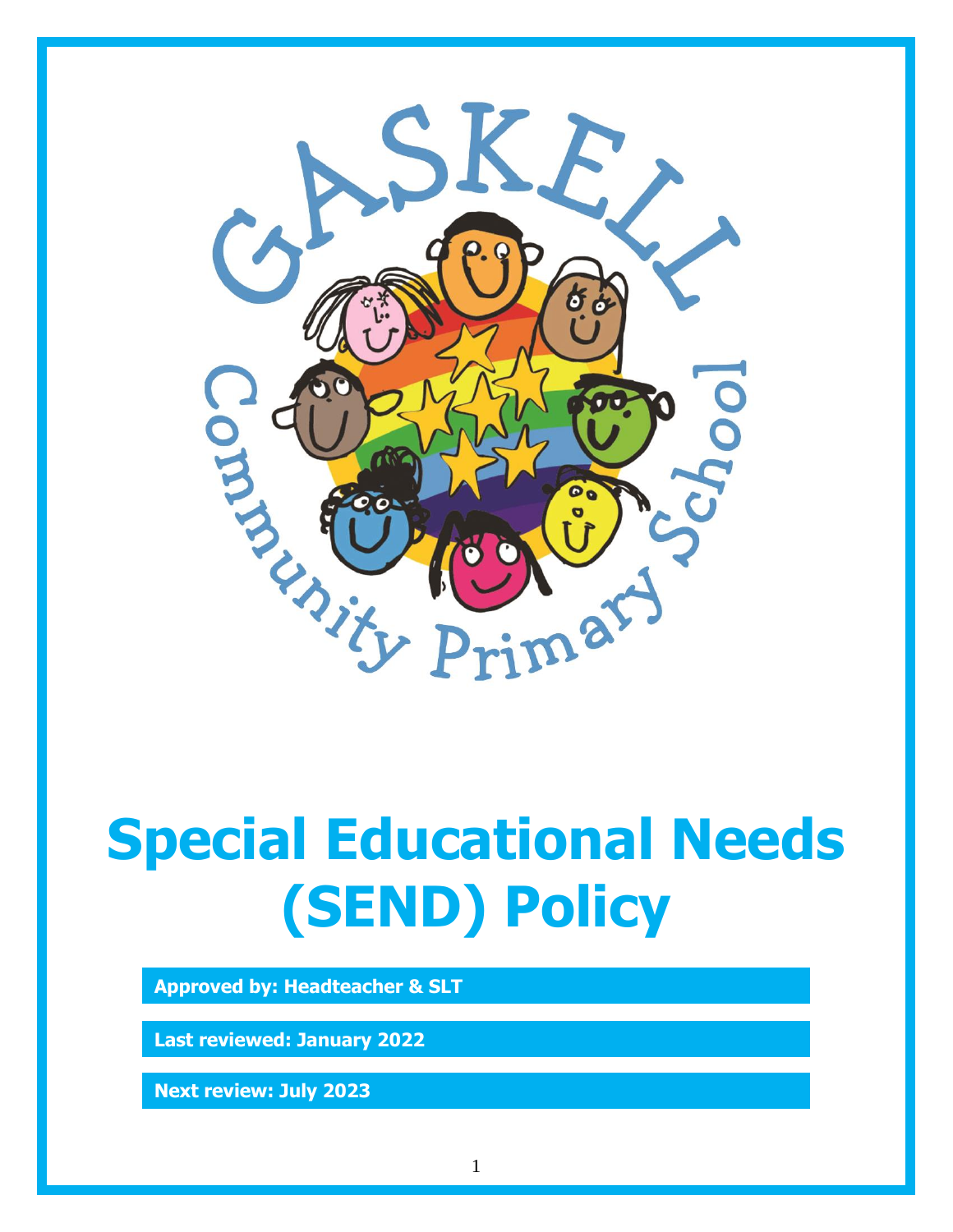# **Introduction**

Gaskell Primary School has a named SENCO and Inclusion Lead Mrs Vicky Blakemore. The named Governor for SEND is Mrs Sophia Bibi. Together they ensure that the Gaskell Special Educational Needs policy works within the guidelines and inclusion policies of the Code of Practice (2014), the Local Education Authority and other policies current within the school.

At Gaskell it is the belief that all children have an equal right to a broad and balanced curriculum, which will enable them to achieve their full potential. We use our best endeavours to secure special educational provision for children for whom this is required, that is 'additional to' and/or 'different from' that provided within the differentiated curriculum to better respond to the four areas of need identified in the new Code of Practice (September 2014).

- Communication and interaction
- Cognition and learning
- Social, mental and emotional health
- Sensory/physical

# **What are special educational needs?**

A child has special educational needs if they have a learning difficulty / disability, which require that special educational provision is made for them. This means that they have significantly greater difficulty in learning than the majority of others of the same age. Special educational provision means provision that is additional to, or different from, that made generally for others of the same age in the same setting.

This SEND policy details how, at Gaskell, we will do our best to ensure that the necessary provision is made for any child who has special educational needs and that those needs are known to all who are likely to work with them. We will ensure that teachers are able to identify and provide for those children with special educational needs allowing them to participate in school activities alongside others.

# **Aims and objectives**

The aims of this policy are:

to create an environment that meets the special educational needs of each child in order that they can achieve their learning potential and engage in activities alongside other children

to request, monitor and respond to parents/carers and children's views in order to evidence high levels of confidence and partnership

- to make clear the expectations of all parties in the process
- to ensure a high level of staff expertise to meet children's needs, through well targeted continuing professional development

to ensure support for children with medical conditions by ensuring consultation with Health and Social Care professionals

to identify the roles and responsibilities of all staff in providing for children's special educational needs

through reasonable adjustments to enable all children to have full access to all elements of the school curriculum

to work in cooperation with the Local Education Authority and other outside agencies, to ensure there is a multi-professional approach to meeting the needs of any vulnerable learners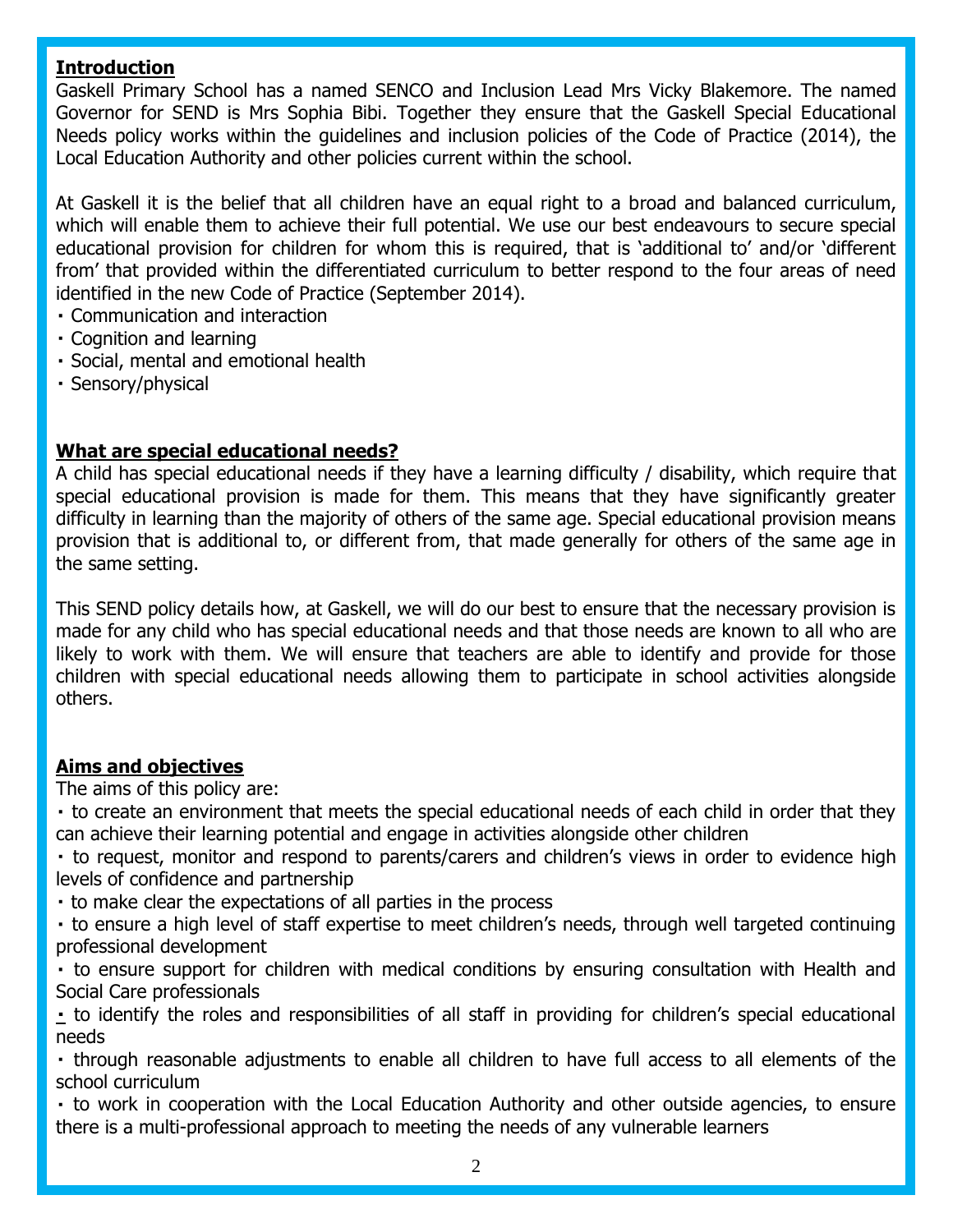# **Equal Opportunities and Inclusion**

Through all subjects we ensure that the school meets the needs of all, taking account of gender, ethnicity, culture, religion, language, sexual orientation, age, ability, disability and social circumstances. It is important that in this school we meet the diverse needs of our children to ensure inclusion for all and that all children are prepared for full participation in a multi-cultural society. We also measure and assess the impact regularly through meetings with the SENCO and individual teachers to ensure all children achieve.

# **Through appropriate curricular provision, we respect the fact that children:**

- have different educational, behavioural needs and aspirations
- · require different strategies for learning
- acquire, assimilate and communicate information at different rates
- need a range of different teaching approaches and experiences

# **Teachers respond to children's needs by:**

- providing support for children who need help with communication, language and literacy
- planning to develop children's understanding through the use of all available senses and experiences
- planning for children's full participation in learning, and in physical and practical activities
- helping children to manage their own behaviour and to take part in learning effectively and safely
- helping individuals to manage their emotions, particularly trauma or stress, and to take part in learning

# **Identification, Assessment and Provision**

Gaskell Staff have agreed that a typical child should be able to:

- progress academically
- · recall prior learning
- socialise and interact age-appropriately
- be physically capable and able to dress and feed themselves
- be healthy
- cope and behave age-appropriately
- · keep themselves safe age-appropriately
- organise themselves age-appropriately and be able to work with a degree of independence
- make and keep friends

If a child is NOT making academic progress and is unable to do any of the above, then additional provision will be required and, at that time, the parents would be consulted about placing their child on the school's SEND register.

The Governing Body, the school's Head Teacher, the SENCO and all other members of staff, particularly class teachers and teaching assistants, have important day-to-day responsibilities as all teachers are teachers of children with special educational needs.

The school will assess each child's current attainment on entry in order to ensure that they build on the patterns of learning and experience already established during the child's pre-school years. If the child already has an identified special educational need, this information may be transferred from other partners in their Early Years setting and the class teacher and SENCO will use this information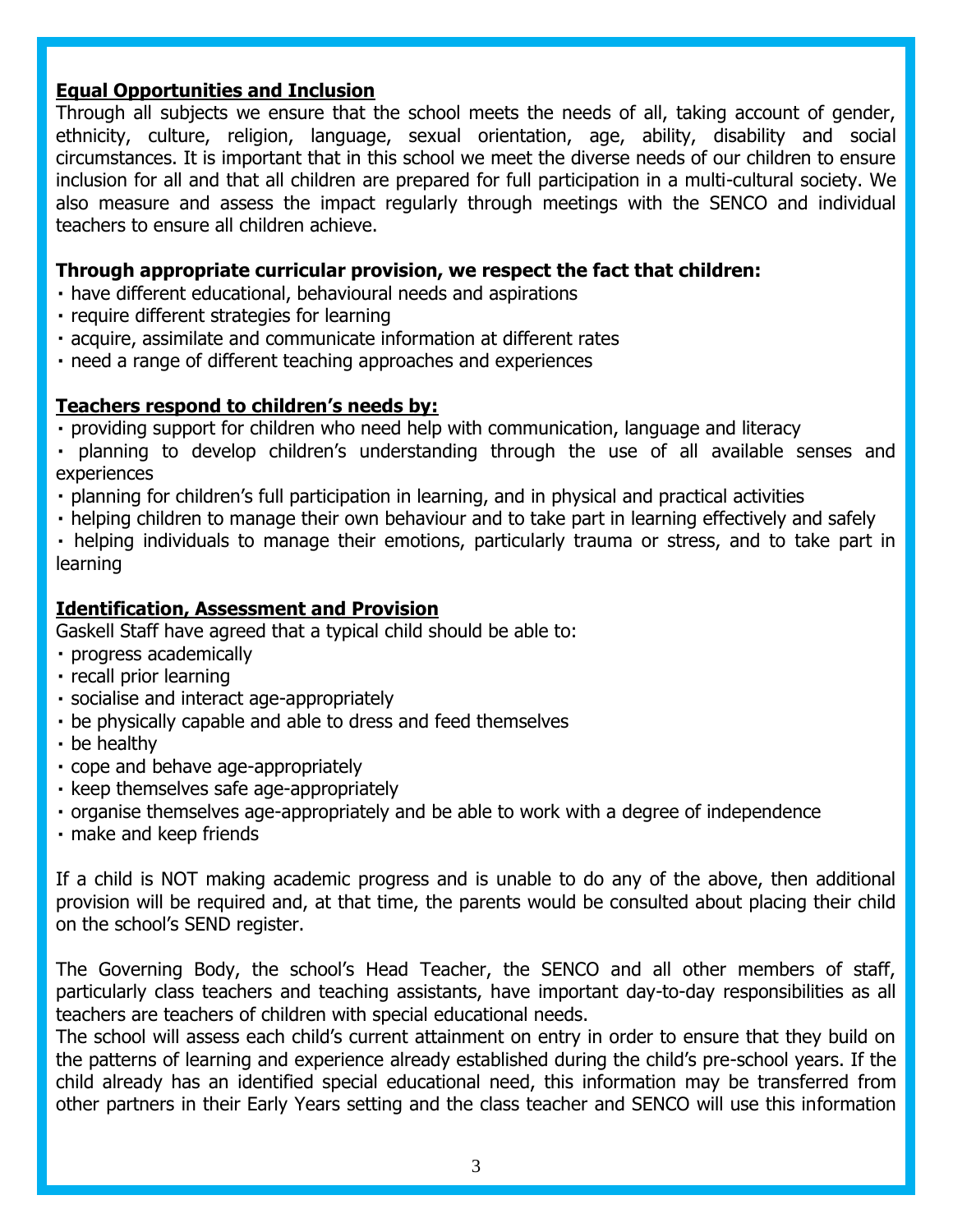- to:
- Provide starting points for the development of an appropriate curriculum
- I Identify and focus attention on action to support the child within the class
- Use the assessment processes to identify any learning difficulties

Ensure ongoing observation and assessments provide regular feedback about the child's achievements and experiences to form the basis for planning the next steps of the child's learning

The identification and assessment of the special educational needs of children whose first language is not English requires particular care. Where there is uncertainty about a particular child, a teacher will look carefully at all aspects of the child's performance in different subjects to establish whether the problems are due to limitations in their command of English or arises from special educational needs.

# **The Role of The SENCO and Inclusion Lead and what Provision looks like at Gaskell**

- The Special Educational Needs Co-ordinator's (SENCO) / Inclusion Lead's responsibilities include:
- Overseeing the day-to-day operation of the school's SEND policy
- Coordinating provision for children with SEND
- Liaising with and advising fellow teachers
- Overseeing the records of all children with SEN
- Liaising with parents of children with SEN
- Contributing to the in-service training of staff
- Liaising with local high schools so that support is provided for Year 6 children as they prepare to transfer

Liaising with outside agencies including the LEA's Educational Psychology Services, Health and Social

**Services** 

Coordinating and developing school based strategies for the identification and review of children with SEN

# **Monitoring Children's Progress**

The school's system for observing and assessing the progress of individual children will provide information about areas where a child is not progressing satisfactorily. Under these circumstances, teachers may need to consult the SENCO to consider what else might be done. This review might lead to the conclusion that the child requires help over and above that which is normally available within the particular class or subject. This usually means that the child's current and expected rates of progress are inadequate.

Adequate progress can be identified as that which:

- Prevents the attainment gap between the child and their peer from widening
- Closes the attainment gap between the child and their peer
- Betters the child's previous rate of progress
- Ensures access to the full curriculum
- Demonstrates an improvement in self-help, social or personal skills
- Demonstrates improvements in the child's behaviour

In order to help children with special educational needs, Gaskell will adopt a graduated response. This may see us using specialist expertise if, as a school, we feel that our interventions are still not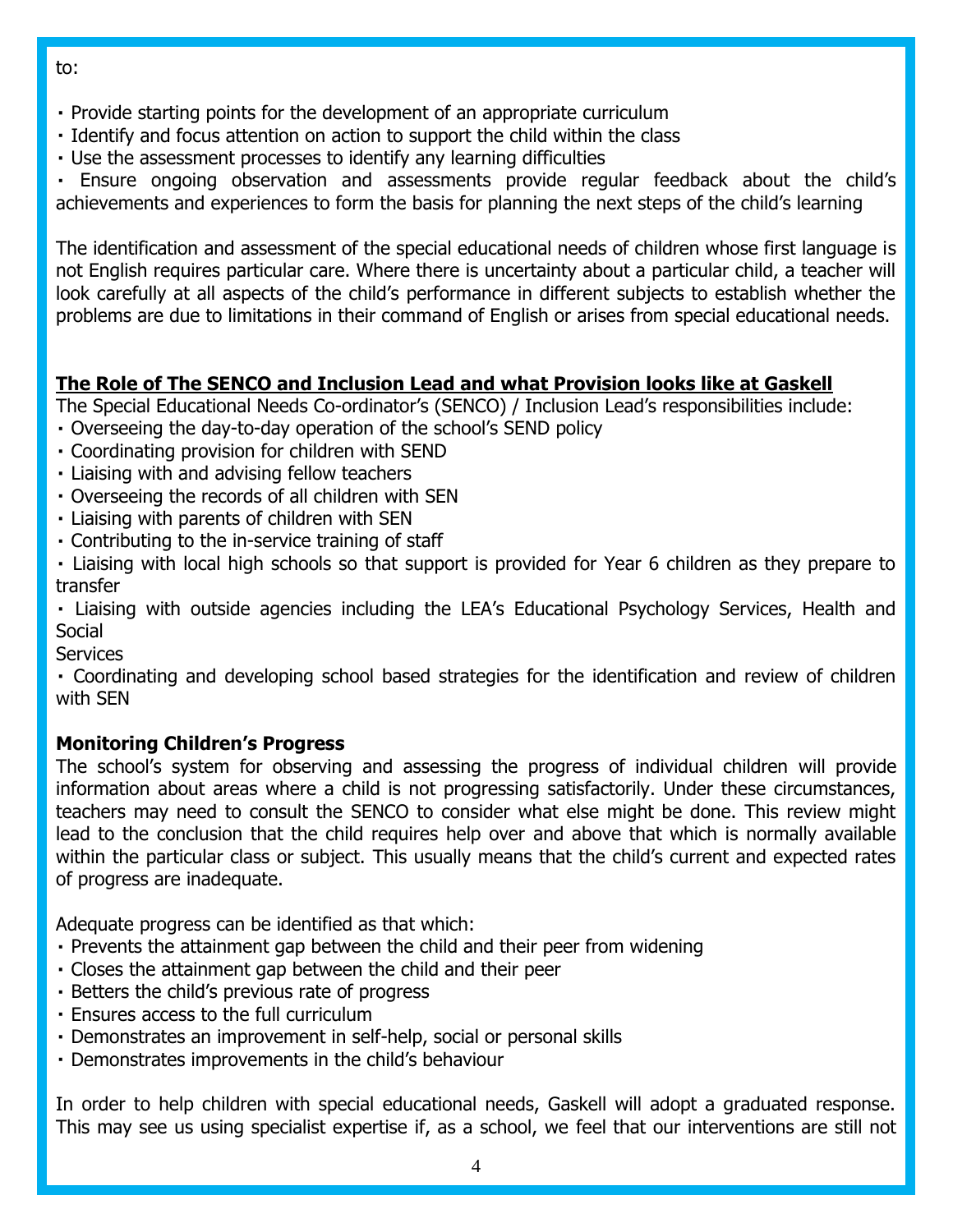having an impact on the individual. The school will record the steps taken to meet the needs of individual children through the use of Early Help Assessments and Pupil Passport reviews/provision mapping and the SENCO will have responsibility for ensuring that records are kept and available when needed. If we refer a child for an Education Health and Care Plan, we will provide the LEA with detailed records of our work with the child to date. See section on 'School Request for Education Health and Care Plans'.

When any concern is initially noticed it is the responsibility of the class teacher to take steps to address the issue and to put specific intervention in place, which should be monitored for a period of up to 6 weeks. An Initial Concern Form should be completed, which the SENCO will share with parents. If no progress is noted after this time, the child may be added to the SEND register with parental consent. The class teacher after discussion with the SENCO will then provide additional interventions that are additional to those provided as part of the school's differentiated curriculum and the child will be given individual learning targets (via a Pupil Passport), which will be applied within the classroom. These targets will be monitored by the class teacher and teaching assistants within the class and reviewed formally with the SENCO, parents and child three times a year.

# **Reasons for a child being added to the SEND register may include the fact that the child:**

Makes little or no progress, even when teaching approaches are targeted particularly to a child's identified area of weakness

Shows signs of difficulty in developing Literacy / Mathematics skills and struggle to recall prior learning or be unable to work independently

Presents persistent emotional or behavioural difficulties, which are not improved by the behaviour management techniques usually employed in the school, and may mean they struggle to cope 'typically' or to work independently

Has sensory or physical problems, and continues to make little or no progress, despite the provision of specialist equipment

- Has communication and/or interaction difficulties, which may mean that they can't:
- express their wants and wishes effectively
- socialise and interact age-appropriately
- make friends
- organise themselves
- keep themselves safe

Needs additional support / intervention from outside agencies / specialist services

#### **Partnership with Parents**

Partnership plays a key role in enabling children and young people with SEND to achieve their potential. Parents hold key information and have knowledge and experience to contribute to the shared view of a child's needs. All parents of children with special educational needs will be treated as partners and will play an active and valued role in their child's education.

Children with special educational needs often have a unique knowledge of their own needs and their views about what sort of help they would like. They will be encouraged to contribute to the assessment of their needs, the review and transition process.

The school website details our Special Educational Needs Information Report, which includes the arrangements made for children in our school with special educational needs. At all stages of the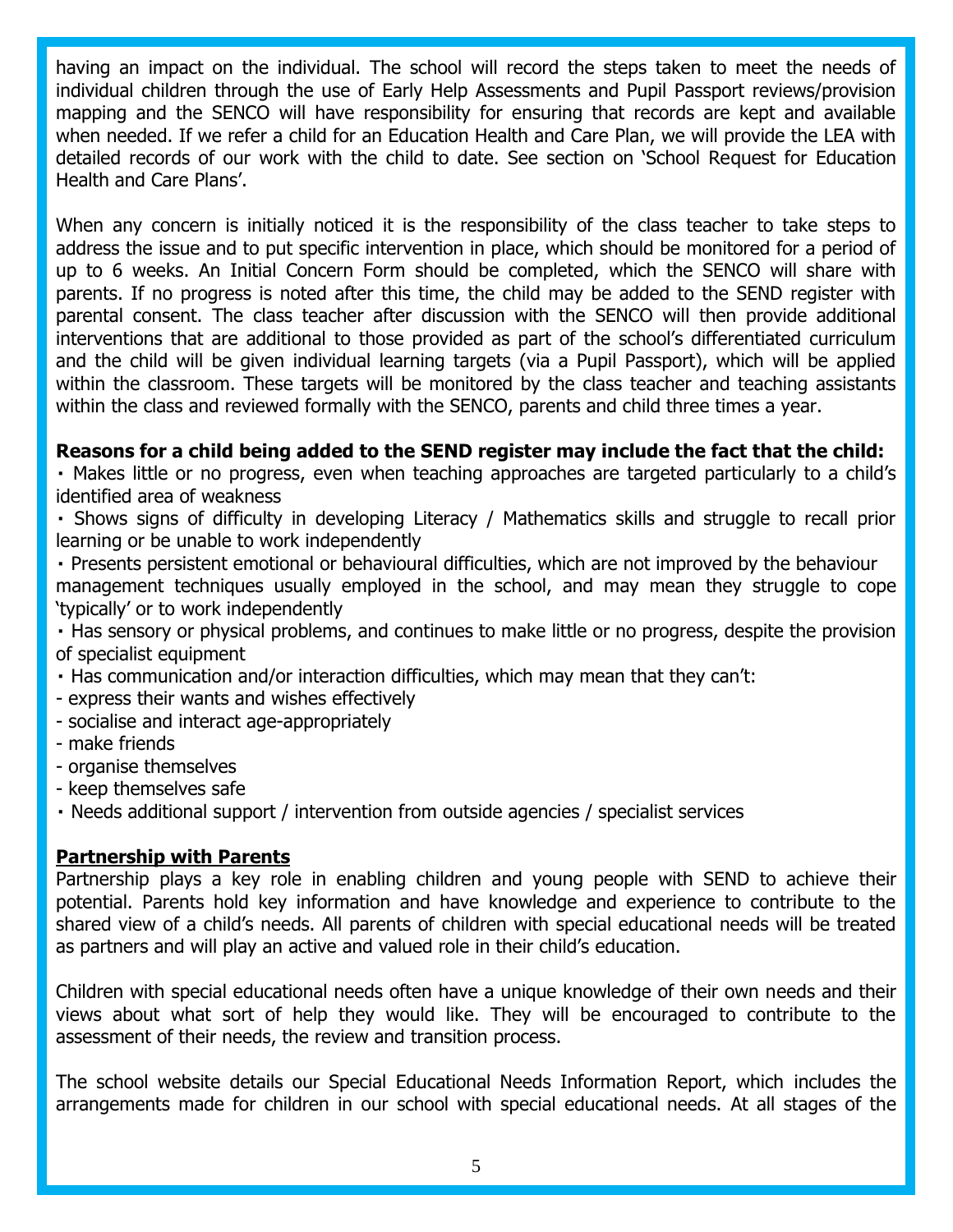special needs process, the school keeps parents fully informed and involved. We take account of the wishes, feelings and knowledge of parents at all stages.

We encourage parents to make an active contribution to their child's education and have regular meetings three times a year to share the progress of special needs children with their parents. In addition to these meetings, if an Early Help Assessment is active, there will be additional Child Action Meetings to review the outcomes of any outside agency intervention. Parents can also arrange to meet the SENCO/ Inclusion Lead by contacting the School Office.

# **The Nature of Intervention**

The SENCO / Inclusion Lead and the child's class teacher will decide on the action needed to help the child to progress in the light of earlier assessments. This may include:

Adapted or different learning materials / specialist equipment

Individualised Speech and Language Programmes provided by the School's Speech and Language Specialist following a speech and language assessment / review

Some group or individual support, which may involve small groups of children being withdrawn during the school day

Staff development and training to introduce more effective strategies

After initial discussions with the SENCO, the child's class teacher will be responsible for working with the child on a daily basis and ensuring delivery of any individualised interventions / programmes within the classroom. The SENCO will support further assessment of the child where necessary, assisting in planning for their future needs in discussion with colleagues and parents.

#### **The use of outside agencies**

Outside agencies may become involved if a child continues to make little or no progress despite considerable input and adaptations. They will use the Early Help Assessment in order to establish which strategies have already been employed and which targets have previously been set.

The agency may act in an advisory capacity, or provide additional specialist assessment(s) or be involved in teaching the child directly. The child's individual targets will set out strategies for supporting the child's progress. These will be implemented, at least in part, in the normal classroom setting. The delivery of these interventions continues to be the responsibility of the class teacher/SENCO/ Inclusion Lead.

# **Outside agencies may become involved if the child:**

- Continues to make little or no progress in specific areas over a long period
- Continues working at a standard substantially below that expected of children of a similar age
- Continues to have difficulty in developing Literacy and Mathematical skills

Has emotional or behavioural difficulties which regularly and substantially interfere with the child's own learning or that of the class group

Has sensory or physical needs and requires additional specialist equipment or regular advice or visits by a specialist service

Has ongoing communication or interaction difficulties that impede the development of social relationships and cause substantial barriers to learning

Despite having received intervention, the child continues to fall behind the standard of his peers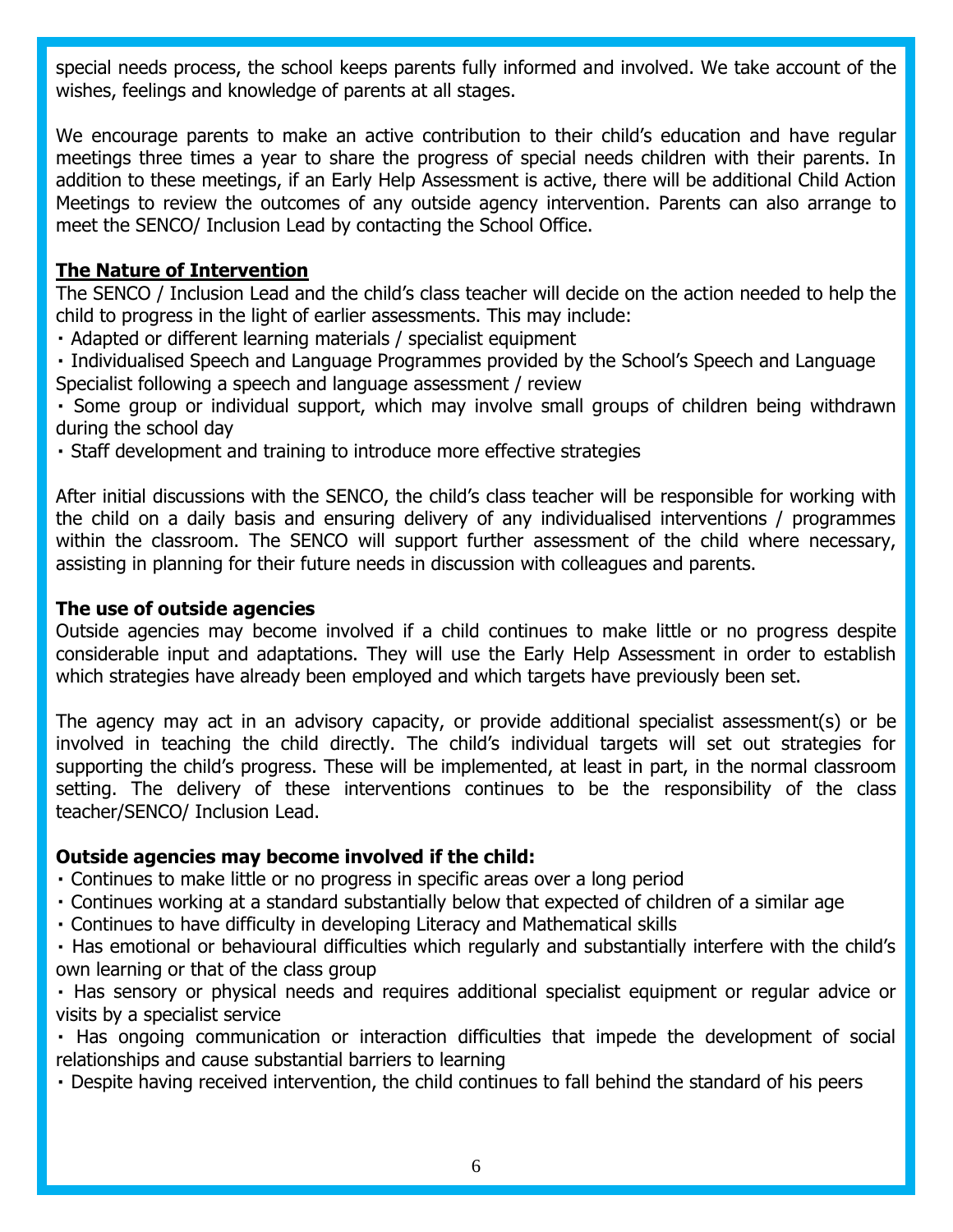# **School Request for Education Health and Care Plans**

A request will be made by the school to the LEA if the child has demonstrated significant cause for concern over at least two terms. The LEA will be given information about the child's progress over time, and will also receive documentation in relation to the child's special educational needs and any other action taken to deal with those needs, including any resources or special arrangements put in place.

The evidence will include:

- Previous Pupil Passports and targets for the child
- The child's Early Help Assessment and any reviews
- Records of previous provision / intervention and how any Specialist advice has been acted on
- Records of the child's health and medical history (where appropriate)
- The standard the child is working at in Literacy and Maths
- Assessments / observations made by Ladywood Outreach Service, Behaviour Support, Speech and Language or from the school's Educational Psychologist
- Views of the parents

The parents of any child who is referred for statutory assessment will be kept fully informed of the progress of this referral.

Children with an Education Health and Care Plan will be reviewed three times a year in addition to the statutory annual assessment. When this coincides with their transfer to high school, the review will be held in the Autumn term of Year 6 and the SENCO from the high school will be involved/ informed of the outcome of the review.

# **Pupil Passports**

Strategies employed to enable the child to progress will be recorded on a Pupil Passport which will include information about:

- The termly targets for the child
- How the adults can support the child to achieve
- . How the child can achieve their targets
- What the child likes/doesn't like
- Any recent achievements
- What the parents think
- The review date

# **Access to the Curriculum**

All children have an entitlement to a broad and balanced curriculum, which is differentiated to enable children to access activities and experience levels of understanding and rates of progress that bring about feelings of success and achievement.

Teachers use a wide range of strategies to meet children's special educational needs. Lessons have clear learning objectives and staff differentiate work appropriately, and use assessment to inform the next stage of learning. All staff have received training on different learning styles and are aware of the need to break down tasks into smaller more visual steps for some children.

We support children in a manner that acknowledges their entitlement to share the same learning experiences that their peers enjoy. Wherever possible, we do not withdraw children from the